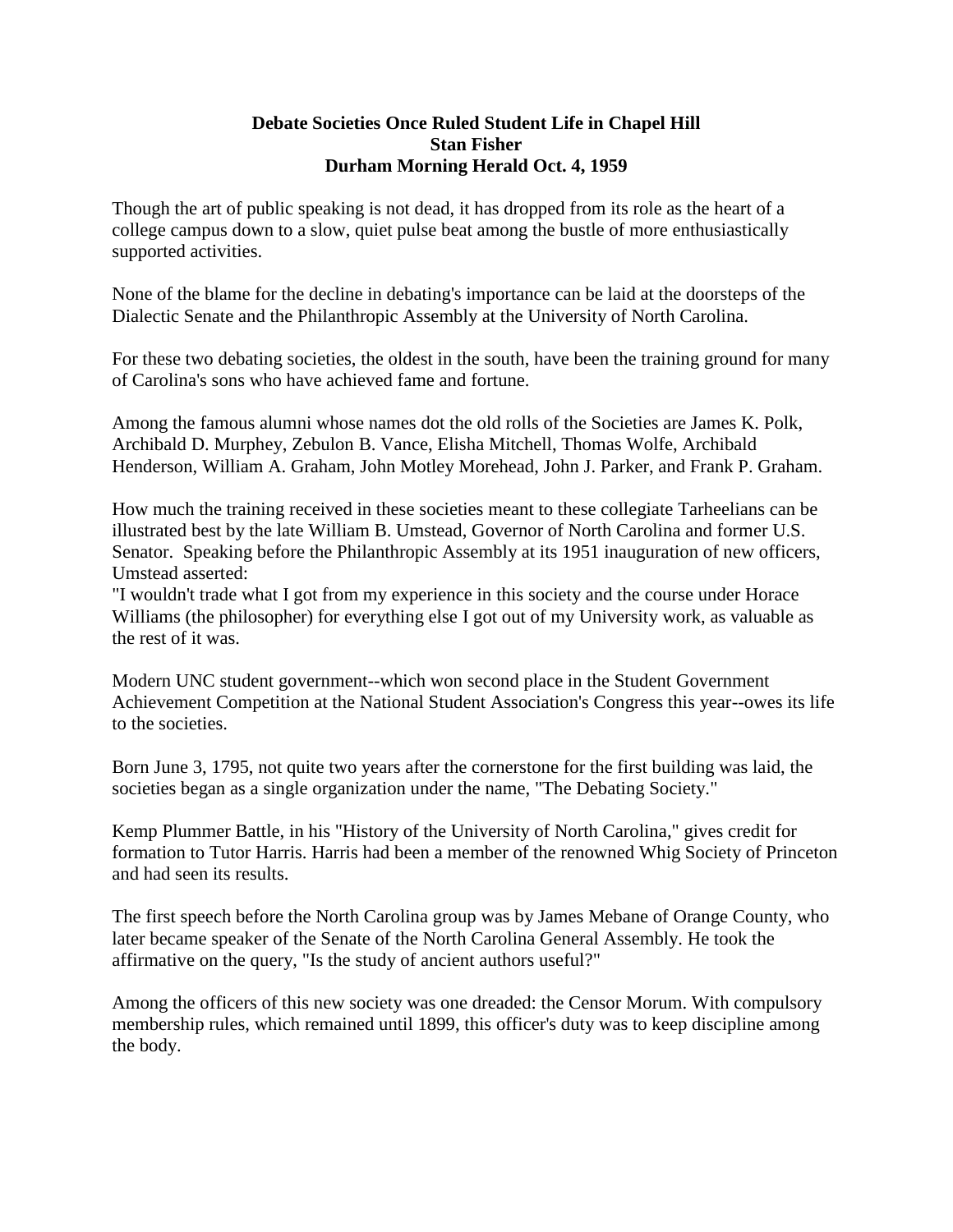The single group did not remain long. Within two months it split and "The Concord Society," forerunner of the Philanthropic Assembly, was formed.

Battle cites three reasons which might have influenced the split: internal party feeling with the Concords following Jeffersonian Democracy's "rights of man doctrine, a desire for smaller membership so each member might participate each week, and possible opposition to the Censor Morum.

The new group held its first meeting Aug 10, 1795; Richard Eagles of Wilmington, was made its first President. Its first query: "What is best--an Education or a Fortune?" Education won.

But these Society names soon vanished. The following year the remaining Debating Society replaced 'Debating" with its Greek Equivalent, "Dialectic;" and the Concords followed suit, removing "Concord" and inserting "Philanthropic."

This move probably cam about because the youthful members felt that English names lacked sufficient dignity.

With the compulsory attendance rule went many others and the societies financed many of their undertakings with fines imposed on those who broke the rules; either those of the society, of parliamentary procedure or of the gentleman's code.

More serious infractions of the rules were tried by the societies in trials hardly surpassed by state courts in dignity and solemnity. If the offender was found guilty, his penalty would range from a heavy fine to expulsion from the society.

A society's expulsion sentence automatically carried wit its suspension or expulsion from the university.

"Damn you, you will hear from me again," one youth found guilty of stealing money from a classmate told his judges in the Philanthropic Society.

They did.

He moved to Missouri and was elected to the U.S. Senate where he served for 30 years. He was Thomas Hart Benton.

Some of the topics debated in that era sound trivial; others reflect the early strugglings of America as a nation.

As examples of their queries and answers:

--Are talents or riches greater recommendations to the ladies? Talents

--Are ladies or wine most deleterious to students? Ladies.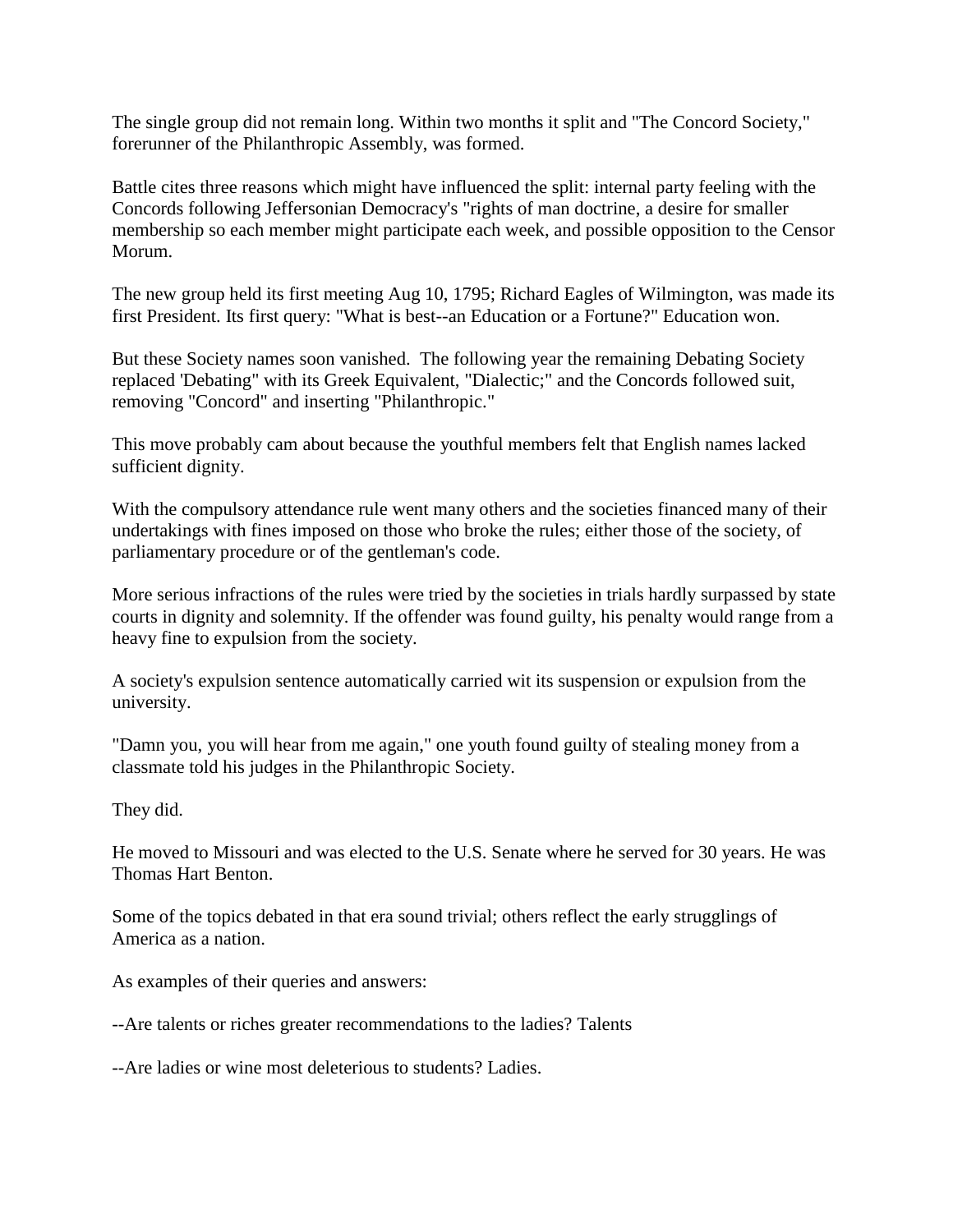--Should a man marry for gold or beauty? Gold.

In other more serious debates, the membership affirmed that Spain was blamable for obstructing Mississippi navigation; that the United States should not continue negotiating with Algiers; and that a mixed government was to be preferred over a pure democracy.

Shortly after their formation, the two societies decided to begin building their own libraries. So successful was this venture, that by 1812, along with an enumeration of other University improvements and advantages, the Raleigh Register carried the note that the Societies libraries each contained 800 to 1,000 volumes.

In 1839, the two libraries contained a combined total of about 7,000 volumes. By 1875 this number had grown to about 14,000 books. Eleven years later, the Di and Phi, as they had come to be known, consolidated their collections with the University library. They then had about 9,000 volumes each.

Meanwhile, the quality of the debates grew within the two societies, although the two bodies may have lacked a fraternal feeling for each other since an intense rivalry existed on campus between the eastern and western North Carolina sections and was carried over into the societies.

The Di represented the West, the Phi the East. Both made fervent attempts for the loyalties of entering students.

In 1838 a schism developed--mainly in the Di--which produced a third Society, the Delphians. Only one member of the Phi joined these dissenters who asked for trustee recognition.

Two reasons prompted the secession: the bitter sectional feeling between east and west and opposition to the strictness of University rules requiring morning prayers and compulsory chapel attendance among others.

A committee formed to arbitrate the grievances between the groups, termed it "inexpedient," to form a third society. The Delphians agreed to dissolve their organization.

After this spat, The Di and phi returned to working on mutual projects, some of them designed deliberately to win back the allegiance each had lost during the secession. The most successful of the latter projects was one by which the two societies agreed to alternatively elect some member each year to speak before the alumni and senior class.

Both societies annually sponsored orators for Commencement Day. These were generally of exceptionally high quality. As one visitor to the 1906 commencement exercises remarked, "Those students make far better speeches than one hears made by men of distinction at similar gatherings in our larger cities."

During the Societies growing period, most students took similar courses of study and common interests held the bodies together. In 1851, fraternities came to Carolina but society colors continued to mean as much as fraternity pins or athletic letters.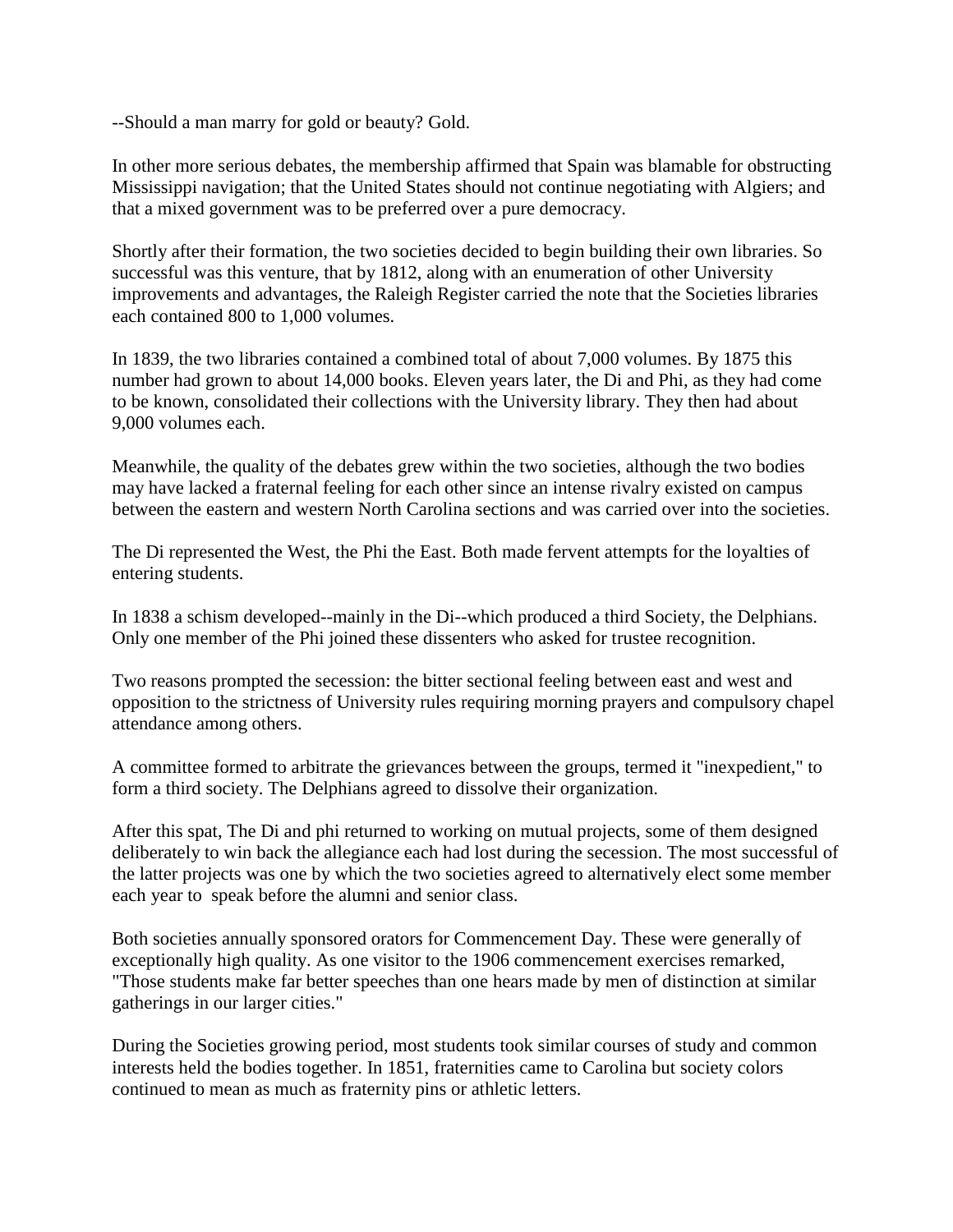But near the turn of the century, in 1899, with a growing student population and establishment of several professional schools, some students began to display "arrogant behavior" at being forced to attend either Di or Phi meetings. The compulsory attendance rule was dropped and membership in the groups were limited to 50. Seemingly interest in the debating bodies declined considerably between 1899 and 1926. In that year resolutions before both groups calling for consolidation threatened to end 131 years of separate meetings. The move failed and separation continued until Spring 1959.

Last spring, modern college life caught up with the South's oldest literary societies. Membership for the previous academic year in Di was down to 12 and 20 in the Phi. Too many distractions and a lagging interest in the ancient art of debating caused the merger, after 164 years of separation, to the Dialectic and Philanthropic Literary Society, as it is now called.

The Phi, not too long before, had reorganized itself after the State House of Representatives and had adopted the title of Philanthropic Assembly. The Di had long patterned itself after the State Senate, going under the title of Dialectic Senate.

The 1930s witnessed a breakdown of tradition in both societies as coeds were admitted to membership for the first time. The Phi went first in 1930; the Di, thinking the Phi a bit hasty and might regret its decision late, held out until 1935 before admitting its first girl.

During their long life on the Carolina campus, the societies had headquarters in various buildings,. Bout 1813, a combined meeting hall and library on the third floor South Building was given for their exclusive use.

About the beginning of the Civil War, the Phi moved into its present hall on the second floor of New East; the Di taking residence in New West about 1861. Thus, though the east-west feud no longer holds, it continued in location.

The present student government system at Carolina is perhaps the most important gift of the two societies to the modern campus. From 1875 to 1904, the societies chief responsibility was governing the student body--except for the law and medical students. But in 1904 the Student Council was created taking over this function; and in 1946 the present form of student government was set up. The Di and Phi still have what is considered one of the largest and most important collection of portraits of imminent men in North Carolina. Most of these men were former students who, after distinguished debating careers achieved great fame as statesmen, scholars, and businessmen.

Many of these portraits, most of them oils, were done by some of America's foremost artists.

Although the societies no longer play their former dominant role in campus life, the topics debated within the historic halls still often capture newspaper space.

Though the seriousness of the debates has not diminished, occasionally humor finds its way into the topics. The Philanthropic Assemble furnishes the best examples of frivolity.